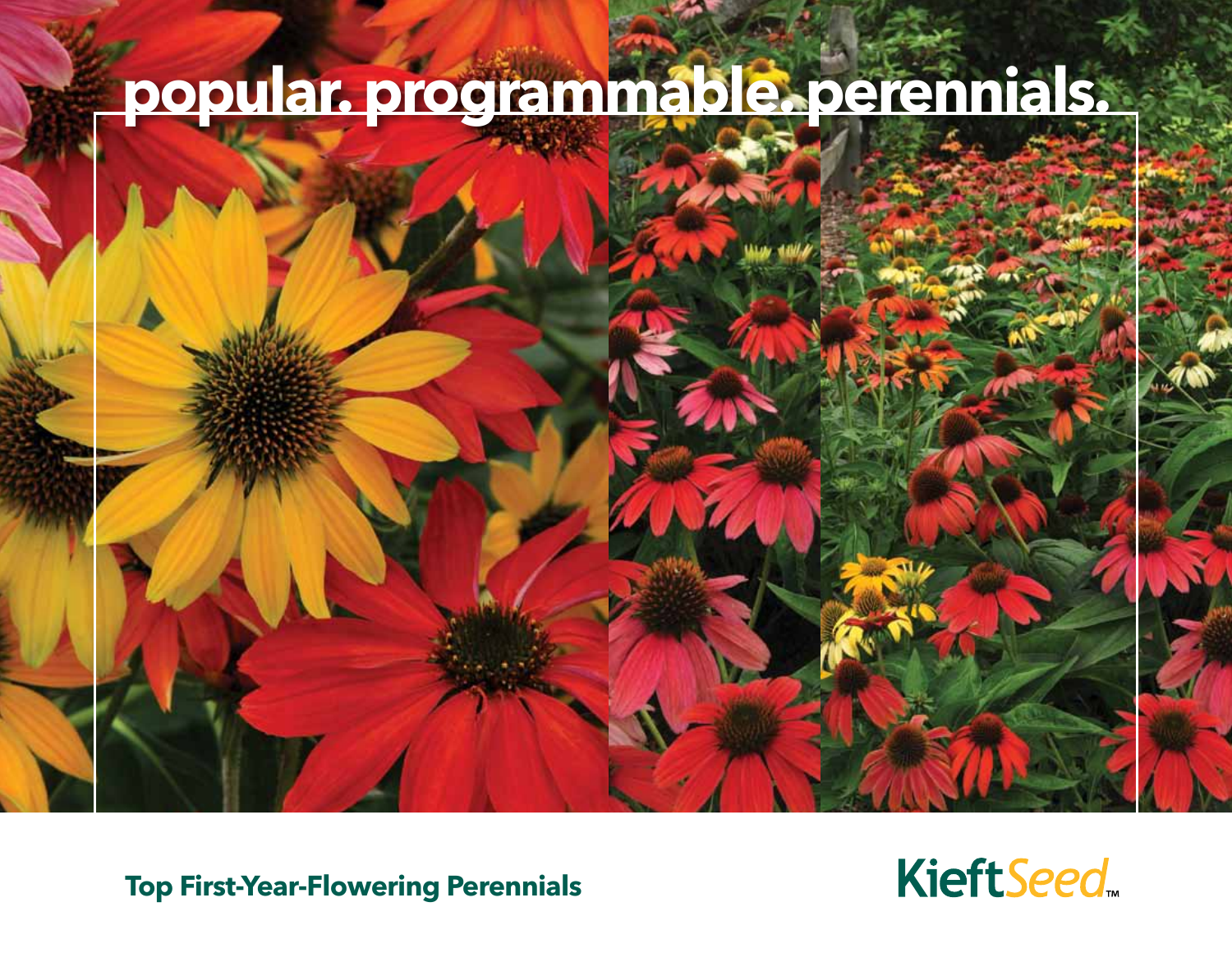## **Kieft Seed**

#### **It's Easy to Expand Your Presence in the Perennials Market**

Perennials are long-time favorites among retailers, landscapers and home gardeners, but you may have found them challenging to grow.

Kieft Seed offers you easy solutions!

These first-yearflowering perennials are programmable and easy to produce. Their uniform habits and flowering times let you schedule, grow and ship them right alongside your Spring annuals – and expand your presence in this ever-popular market segment.

These winter-hardy varieties can also be grown traditionally – overwintered or with vernalized plugs.

Check out this amazing line-up of innovative varieties, all carefully bred for solid performance in the greenhouse and stunning beauty in the garden. When you're ready to order (and we bet you'll want to do that soon!), contact your preferred sales rep.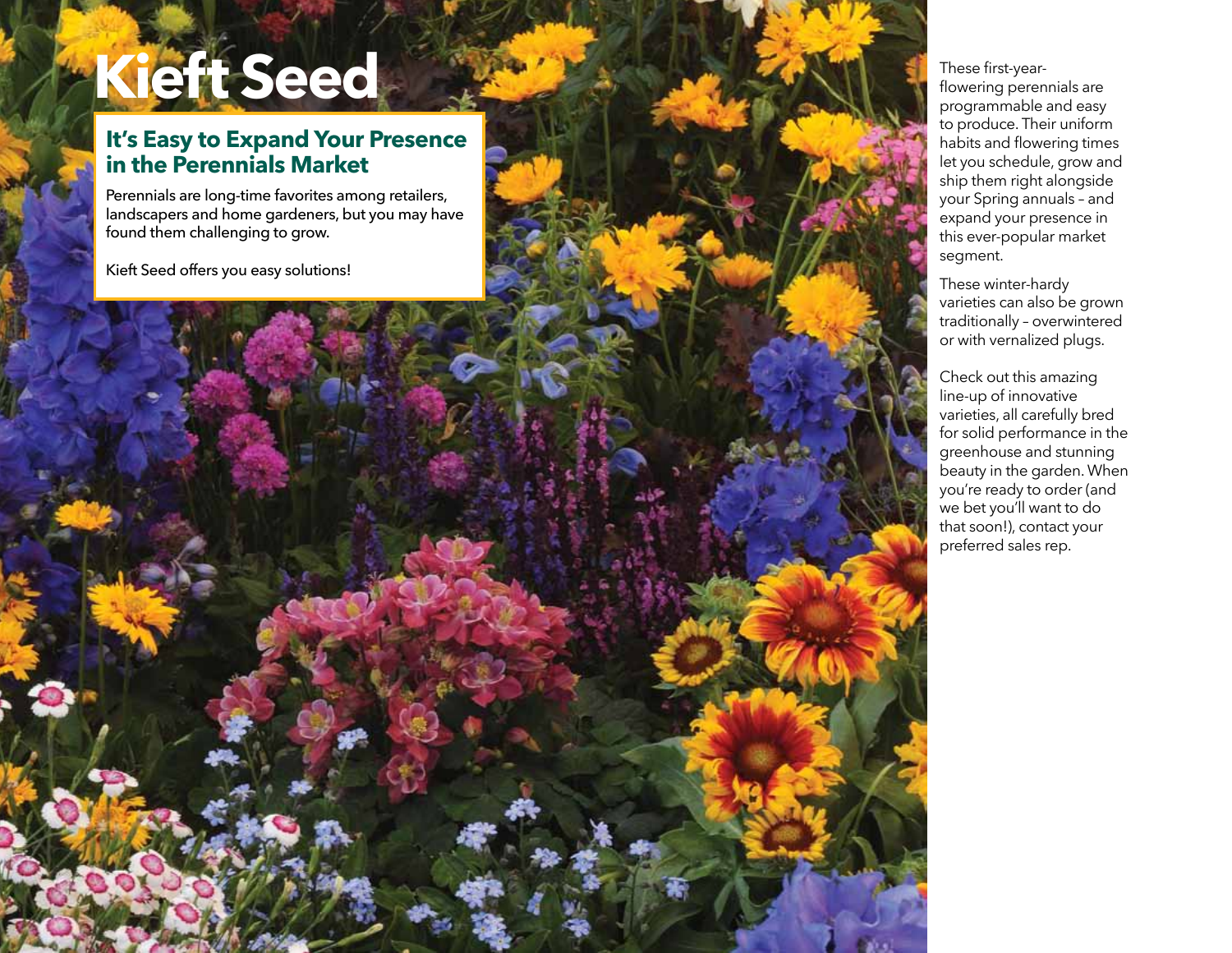### **Early-Season-Flowering Varieties: Starting Week 11 (South) - Week 15 (North)**

| <b>Variety</b>                                    | <b>Bloom</b><br><b>Date</b> | Plug<br><b>Crop</b><br>Time (F) | Grow on<br>Temp.     | Vernalization<br><b>Treatment (weeks)</b>                                                    | <b>Transplant Height</b><br>to Finish |                                              | <b>Spread</b>              | <b>USDA</b><br><b>Hardiness</b><br><b>Zones</b> | <b>Description</b>                                                                                                           | <b>Colors</b>                                                                                                                                                          |
|---------------------------------------------------|-----------------------------|---------------------------------|----------------------|----------------------------------------------------------------------------------------------|---------------------------------------|----------------------------------------------|----------------------------|-------------------------------------------------|------------------------------------------------------------------------------------------------------------------------------|------------------------------------------------------------------------------------------------------------------------------------------------------------------------|
| Aquilegia<br>Songbird F1<br><b>Series</b>         | March-<br>May               | $6 - 8$<br>wks.                 | High 40s             | Cool treatment, night<br>temps as high as 55,<br>for 6 wks. after juvenile<br>12-leaf stage. | 22-28 wks.                            | 11-18 in./<br>28-40 cm, varies<br>by variety | $10-14$ in./<br>25-35 cm   | 3 to 9                                          | Easy-to-force, free-flowering, medium-<br>compact plants have 1.5 to 3.5-in./4 to<br>9-cm blooms in true, non-fading colors. | Bluebird (It. blue & white) Cardinal (deep<br>red & white), Dove (white), Goldfinch<br>(It. yellow), Nightingale (lavender & white),<br>Robin (pink & white), Mixture. |
| Aquilegia<br>Swan F <sub>1</sub><br><b>Series</b> | March-<br>May               | $6 - 9$<br>wks.                 | High 40s             | Cool treatment, night<br>temps as high as 55,<br>for 6 wks. after juvenile<br>12-leaf stage. | 22-28 wks.                            | 20-24 in./<br>$45-60$ cm                     | $12 - 14$ in./<br>30-35 cm | 3 to 9                                          | Multi-stemmed plants with abundant<br>large blooms in vibrant colors; very high<br>bud count for more flowers per plant.     | Blue and White, Burgundy and White,<br>Lavender, Pink and Yellow, Red and White,<br>Rose and White, Violet and White, White,<br>Yellow, Mixture.                       |
| Armeria<br><b>Ballerina</b><br><b>Series</b>      | March-<br>May               | $5-6$<br>wks.                   | 50s                  | Not required.                                                                                | 12-15 wks.                            | 8-10 in./<br>20-25 cm                        | $8-10$ in./<br>20-25 cm    | $7$ to $9$                                      | Compact and uniform plants produce<br>cushion-shaped, grassy foliage; long<br>stems; globe-shaped blooms.                    | Lilac, Red, White.                                                                                                                                                     |
| <b>Bellis</b><br>Bellissima™<br><b>Series</b>     | March-<br>May               | 5<br>wks.                       | 50s                  | Not required.                                                                                | 8-14 wks.                             | $6 - 10$ in./<br>15-25 cm                    | $5-8$ in./<br>13-20 cm     | 4 to 8                                          | Robust plants are strong landscape<br>performers in cool climates, with an<br>abundance of large, fully double flowers.      | Red, Rose, Rose Bicolor, White, Mixture.                                                                                                                               |
| Delphinium<br><b>Dasante</b><br><b>Blue F1</b>    | March-<br>May               | $6 - 7$<br>wks.                 | High 50s,<br>low 60s | Not required.                                                                                | 11-13 wks.                            | 28-34 in./<br>70-85 cm                       | 10-12 in./<br>25-30 cm     | 4 to 8                                          | Exciting compact variety shows off<br>vibrant, true blue flowers. Can be grown<br>with little or no heat for energy savings. |                                                                                                                                                                        |





**Bellissima Mixture Bellis**



**Dasante Blue F1 Delphinium Songbird Bluebird Aquilegia**



**KieftSeed**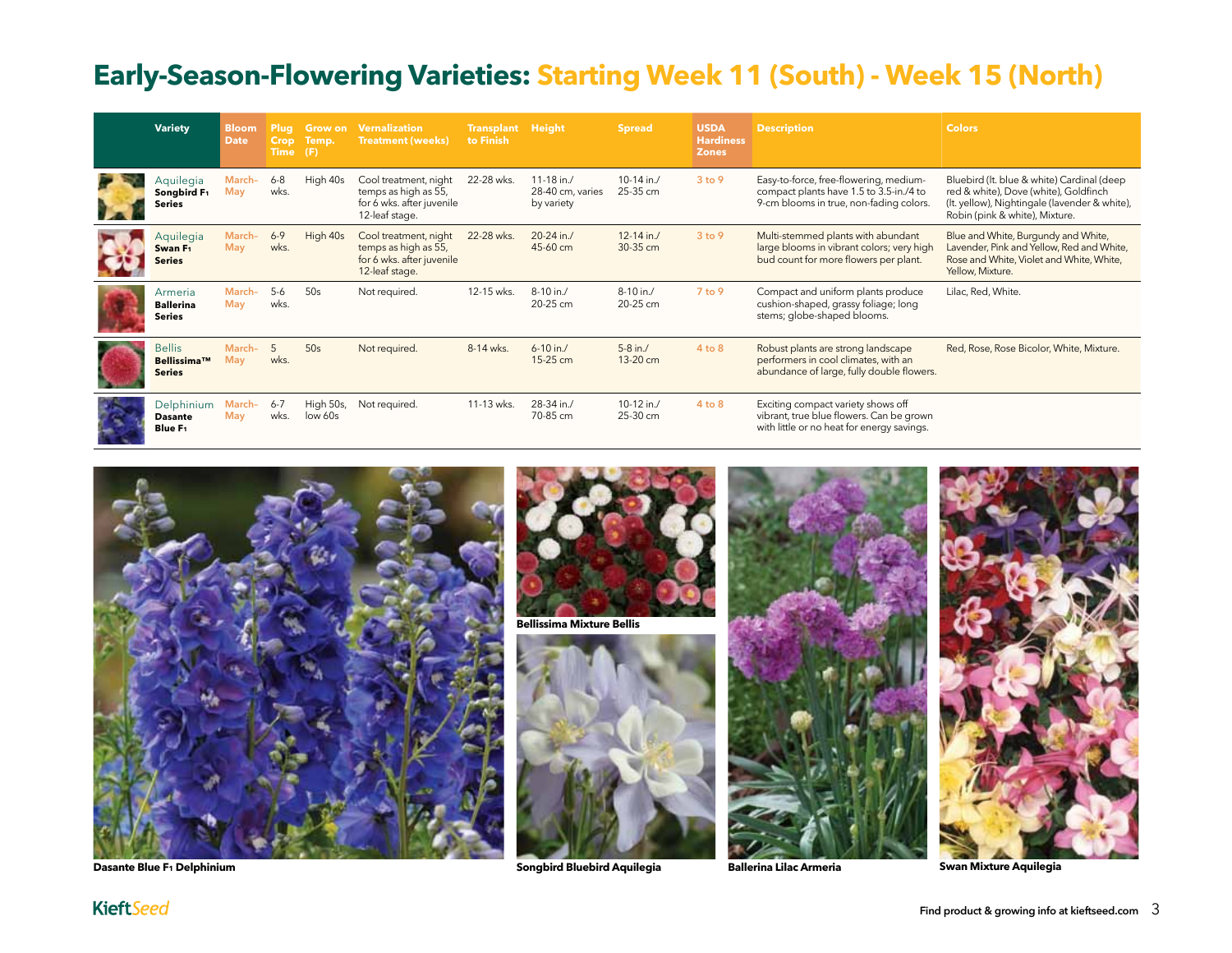### **Early-Season-Flowering Varieties: Starting Week 11 (South) - Week 15 (North)**

| <b>Variety</b>                                            | <b>Bloom</b><br><b>Date</b> | Plug<br><b>Crop</b><br>Time (F) | <b>Grow on</b><br>Temp. | Vernalization<br><b>Treatment (weeks)</b> | <b>Transplant Height</b><br>to Finish    |                          | <b>Spread</b>            | <b>USDA</b><br><b>Hardiness</b><br><b>Zones</b> | <b>Description</b>                                                                                                                               | <b>Colors</b> |
|-----------------------------------------------------------|-----------------------------|---------------------------------|-------------------------|-------------------------------------------|------------------------------------------|--------------------------|--------------------------|-------------------------------------------------|--------------------------------------------------------------------------------------------------------------------------------------------------|---------------|
| <b>Dianthus</b><br><b>Arctic Fire</b>                     | March-<br>May               | $6 - 8$<br>wks.                 | High 50s                | Not required.                             | 10-14 wks.                               | $6 - 8$ in./<br>15-20 cm | $8-10$ in./<br>20-25 cm  | 4 to 7                                          | Striking combination of white flowers<br>with glowing red eye is accented by<br>excellent-quality foliage.                                       |               |
| <b>Myosotis</b><br><b>Mon Amie</b><br>Blue                | March-<br>May               | $\overline{4}$<br>wks.          | Low 60s                 | Not required.                             | 5-9 wks.                                 | 8-10 in./<br>20-25 cm    | $6 - 8$ in./<br>15-20 cm | N/A                                             | Send your Forget-Me-Not crop to market<br>3 to 6 months earlier than biannual<br>varieties. Mon Amie Blue features dainty,<br>light blue blooms. |               |
| Salvia<br><b>New</b><br><b>Dimension</b><br><b>Series</b> | March-<br>May               | $5-6$<br>wks.                   | Low 60s                 | Not required.                             | Blue:<br>9-11 wks.<br>Rose:<br>8-10 wks. | $8-10$ in./<br>20-25 cm  | $6 - 8$ in./<br>15-20 cm | $4$ to $8$                                      | Large, compact, well-branched plants<br>are topped by deeply colored, long-<br>lasting flowers.                                                  | Blue, Rose.   |
| Scabiosa<br><b>Blue Note</b>                              | March-<br>May               | $6 - 8$<br>wks.                 | Low 60s                 | Not required.                             | 12-14 wks.                               | $8-10$ in./<br>20-25 cm  | 8-10 in./<br>20-25 cm    | 5 to 9                                          | Basal-branching plants with dense, dark<br>green foliage produce an abundance of<br>short-stemmed, clear blue flowers.                           |               |
| Scabiosa<br>Pink<br><b>Diamonds</b>                       | March-<br>May               | $6 - 8$<br>wks.                 | Low 60s                 | Not required.                             | 13-15 wks.                               | $8-10$ in./<br>20-25 cm  | $8-10$ in./<br>20-25 cm  | 5 to 9                                          | Maintains its perfect shape all season,<br>with dense, dark green leaves and long-<br>lasting, soft pink blooms.                                 |               |
| Tiarella<br>Silverado                                     | March-<br>May               | $8 - 10$<br>wks.                | 50s                     | Not required.                             | 10-12 wks.                               | 10-12 in./<br>25-30 cm   | $8-10$ in./<br>20-25 cm  | 4 to 8                                          | Displays delicate, creamy white flowers<br>tinged with pink over silky green foliage<br>with contrasting veins.                                  |               |





**Blue Note Scabiosa Arctic Fire Dianthus Silverado Tiarella New Dimension Blue Salvia Arctic Fire Dianthus** 

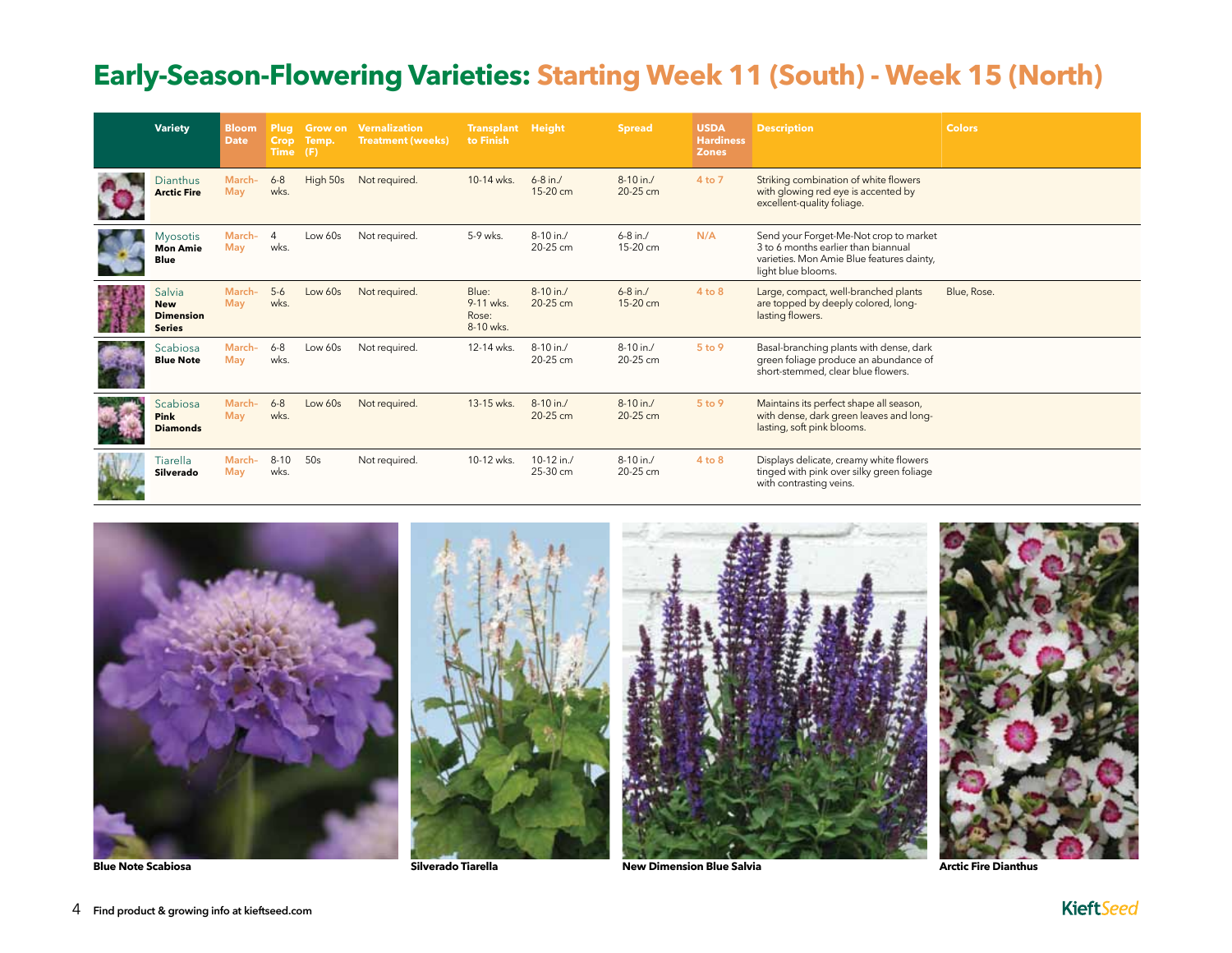### **Mid-Season-Flowering Varieties: Starting Week 15 (South) - Week 19 (North)**

| <b>Variety</b>                                    | <b>Bloom</b><br><b>Date</b> | <b>Plug</b><br>Crop<br><b>Time</b> | Grow on<br>Temp.<br>(F) | Vernalization<br><b>Treatment (weeks)</b> | <b>Transplant Height</b><br>to Finish |                                                                                   | <b>Spread</b>                                                                | <b>USDA</b><br><b>Hardiness</b><br><b>Zones</b> | <b>Description</b>                                                                                                                                | <b>Colors</b>                                                                   |
|---------------------------------------------------|-----------------------------|------------------------------------|-------------------------|-------------------------------------------|---------------------------------------|-----------------------------------------------------------------------------------|------------------------------------------------------------------------------|-------------------------------------------------|---------------------------------------------------------------------------------------------------------------------------------------------------|---------------------------------------------------------------------------------|
| Coreopsis<br><b>Early Sunrise</b>                 | April-<br>June              | 5<br>wks.                          | low 60s                 | High 50s, Not required.                   | 9-12 wks.                             | 24 in./<br>60 cm                                                                  | 22-24 in./<br>55-60 cm                                                       | 4 to 9                                          | Compact and uniform, with golden<br>yellow, semi-double blooms that<br>flower all Summer long.* All-America<br>Selections Winner.                 |                                                                                 |
| Coreopsis<br><b>Rising Sun</b>                    | April-<br>June              | 5<br>wks.                          | High 50s,<br>low 60s    | Not required.                             | 8-10 wks.                             | 18-30 in./<br>45-75 cm                                                            | 24-26 in./<br>60-65 cm                                                       | 4 to 9                                          | Naturally compact, flowers 1 week faster<br>than Early Sunrise. Produces semi-<br>double yellow blooms with red flecks.*                          |                                                                                 |
| Coreopsis<br><b>Sunfire</b>                       | April-<br>June              | 5<br>wks.                          | High 50s,<br>low 60s    | Not required.                             | 8-10 wks.                             | 24 in./<br>60 cm                                                                  | 22-24 in./<br>55-60 cm                                                       | 4 to 9                                          | Flowers 1 week faster than Early Sunrise.<br>Large, single yellow blooms show off<br>burgundy red centers.*                                       |                                                                                 |
| Delphinium<br><b>Diamonds</b><br><b>Blue F1</b>   | May-<br>July                | $6 - 7$<br>wks.                    |                         | High 50s Not required.                    | 10-12 wks.                            | 16-24 in./<br>40-60 cm                                                            | 10-12 in./<br>25-30 cm                                                       | 4 to 8                                          | The first F <sub>1</sub> spurless delphinium from<br>seed, Diamonds Blue sparkles with lots<br>of cerulean blue, "face up" flowers.               |                                                                                 |
| Delphinium<br><b>Guardian F1</b><br>Series        | May-<br>July                | $6 - 7$<br>wks.                    | low 60s                 | High 50s, Not required.                   | 16 wks.                               | 30-39 in./<br>75-100 cm                                                           | 10-12 in./<br>25-30 cm                                                       | 4 to 7                                          | Uniform blooming across series makes<br>it easy to program your crop. Excellent<br>stem quality, makes a great cut flower.                        | Blue, Lavender, White, Mixture.                                                 |
| <b>Digitalis</b><br>Dalmatian F1<br>Series        | April-<br>June              | $5-6$<br>wks.                      | High 50s                | Not required.                             | 10-14 wks.                            | $16-20$ in./<br>40-50 cm                                                          | $12-14$ in./<br>30-35 in.                                                    | 5 to 9                                          | The fastest Digitalis on the market!<br>Uniform in height and early flowering,<br>well-branched Dalmatian has an<br>excellent habit.              | NEW Purple Improved, NEW White<br>Improved, NEW Mixture, Crème, Peach,<br>Rose. |
| Echinacea<br>PowWow <sup>®</sup><br><b>Series</b> | April-<br>June              | $5-6$<br>wks.                      | 60s                     | Not required,<br>but beneficial.          | 13-17 wks.                            | 16-20 in./<br>40-50 cm 1st yr.,<br>$22 - 24$ in./<br>55-60 cm 2 <sup>nd</sup> yr. | $12 - 16$ in./<br>30-40 cm                                                   | 4 to 10                                         | More flowers per plant than any other<br>seed-grown Echinacea; also faster to<br>flower and shorter, so it's easier to grow<br>and ship.          | White, Wild Berry.                                                              |
| Echinacea<br>'Cheyenne<br>Spirit'                 | April-<br>June              | $5-6$<br>wks.                      | 60s                     | Not required<br>but beneficial.           | 13-17 wks.                            | 18-24 in./<br>45-60 cm 1st yr.<br>22-30 in./<br>55-75 cm 2 <sup>nd</sup> yr.      | 10-16 in./<br>25-40 cm 1st yr.<br>14-20 in./<br>35-50 cm 2 <sup>nd</sup> yr. | 4 to 10                                         | For the first time, this incredibly vibrant<br>color range is available from seed!<br>Exceptionally well-branched with plenty<br>of flower power. |                                                                                 |

\* *Can also be marketed as an annual in premium packs.*







**Blue Diamonds F1 Delphinium Dalmatian Peach Digitalis PowWow Wild Berry Echinacea Sunfire Coreopsis 'Cheyenne Spirit' Echinacea**

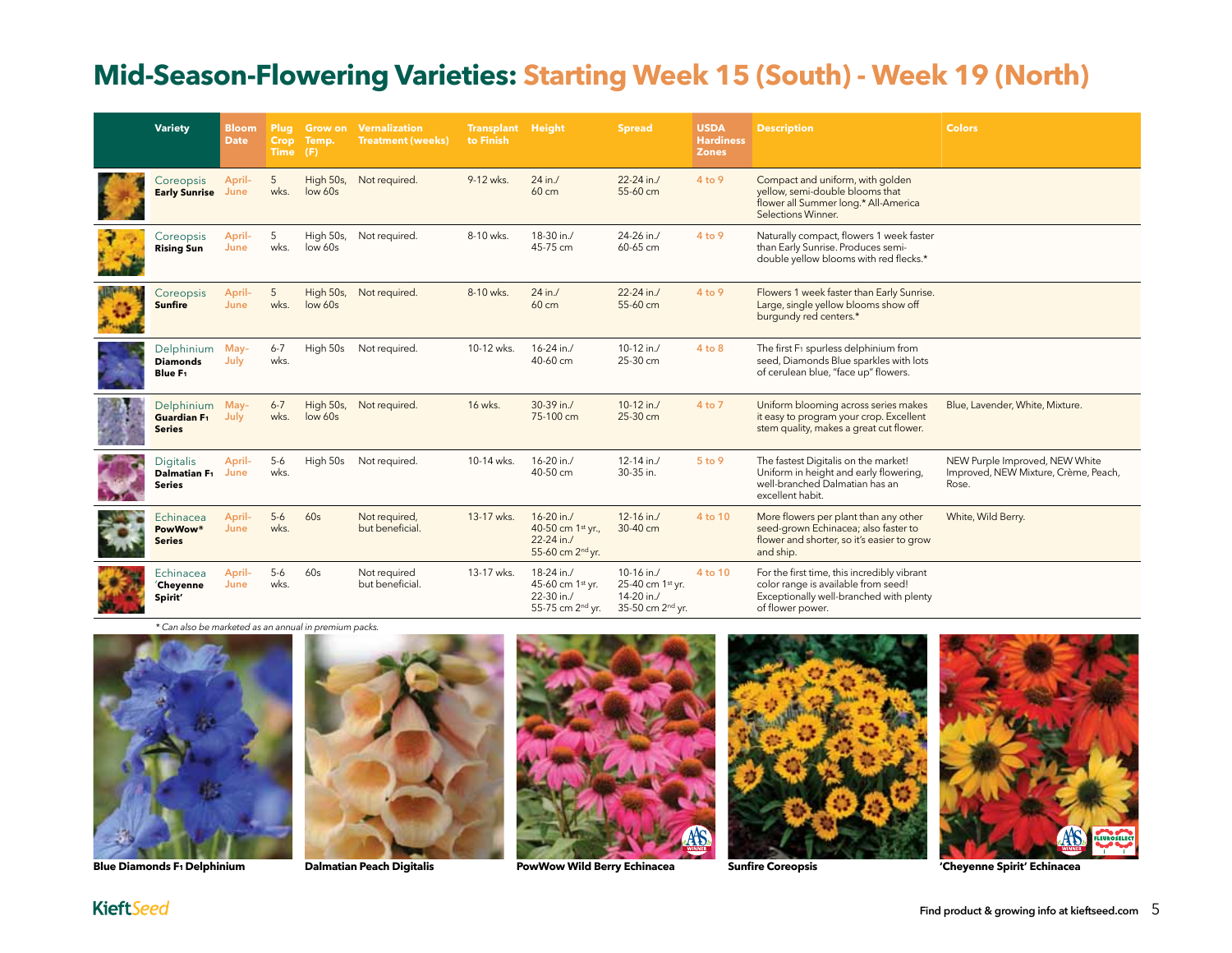### **Mid-Season-Flowering Varieties: Starting Week 15 (South) - Week 19 (North)**

| <b>Variety</b>                                            | <b>Bloom</b><br><b>Date</b> | Plug<br>Crop<br><b>Time</b> | <b>Grow on</b><br>Temp.<br>(F) | Vernalization<br><b>Treatment (weeks)</b> | <b>Transplant Height</b><br>to Finish            |                        | <b>Spread</b>            | <b>USDA</b><br><b>Hardiness</b><br><b>Zones</b> | <b>Description</b>                                                                                                                            | <b>Colors</b>                                                                                                                            |
|-----------------------------------------------------------|-----------------------------|-----------------------------|--------------------------------|-------------------------------------------|--------------------------------------------------|------------------------|--------------------------|-------------------------------------------------|-----------------------------------------------------------------------------------------------------------------------------------------------|------------------------------------------------------------------------------------------------------------------------------------------|
| Gaillardia<br>Mesa™ F1<br><b>Series</b>                   | April-<br>June              | $5-6$<br>wks.               | High 50s,<br>low 60s           | Not required,<br>but beneficial.          | 11-13 wks.                                       | 14-16 in./<br>35-40 cm | 20-22 in./<br>50-55 cm   | 5 to 10                                         | Strong, early-flowering, well-branched<br>plants show intense, non-fading color<br>all season in landscapes and mixed<br>containers.          | NEW Peach, Bright Bicolor, Yellow<br>(All-America Selections Winner).                                                                    |
| Gaura<br><b>New</b><br>'Sparkle<br>White'                 | $May-$<br>August            | 5<br>wks.                   | High 50s,<br>low 60s           | Not required.                             | 7-8 wks.                                         | 12-24 in./<br>30-60 cm | 12-20 in./<br>30-50 cm   | 5b to 9                                         | Early-blooming, naturally compact and<br>free-flowering variety is easy to grow,<br>with no pinching needed. Durable and<br>drought tolerant. |                                                                                                                                          |
| Lavender<br><b>Ellagance</b><br><b>Series</b>             | April-<br>June              | $5-6$<br>wks.               | Low 60s                        | Not required.                             | 10-14 wks.                                       | 12-14 in./<br>30-35 cm | 10-12 in./<br>25-30 cm   | 5 to 8                                          | Excellent branching fills pots quickly and<br>finishes with large, dense flower spikes<br>on very strong stems.                               | Ice (white w/lt. blue edges), Pink<br>(unique color for seed L. angustifolia),<br>Purple (purple-blue), Sky (lt. blue),<br>Snow (white). |
| Penstemon<br>Carillo<br><b>Series</b>                     | April-<br>June              | $6 - 8$<br>wks.             | low 60s                        | High 50s, Not required.                   | Purple/Red:<br>12-14 wks.<br>Rose:<br>13-15 wks. | 8-10 in./<br>20-25 cm  | 10-12 in./<br>25-30 cm   | 5 to 7                                          | Economical, high-quality choice for<br>growers features shiny foliage and clear,<br>strong flower colors.                                     | NEW Red, Purple, Rose.                                                                                                                   |
| Salvia<br><b>New</b><br><b>Dimension</b><br><b>Series</b> | April-<br>June              | $6 - 8$<br>wks.             | Low 60s                        | Not required.                             | Blue:<br>9-11 wks<br>Rose:<br>8-10 wks.          | 8-10 in./<br>20-25 cm  | $6 - 8$ in./<br>15-20 cm | 4 to 8                                          | Large, compact, well-branched plants<br>are topped by deeply colored, long-<br>lasting flowers.                                               | Blue, Rose.                                                                                                                              |
| Scabiosa<br><b>Blue Note</b>                              | April-<br>June              | $6 - 8$<br>wks.             | Low 60s                        | Not required.                             | 12-14 wks.                                       | 8-10 in./<br>20-25 cm  | 8-10 in./<br>20-25 cm    | 5 to 9                                          | Basal-branching plants have dense, dark<br>green foliage produce an abundance of<br>short-stemmed, clear blue flowers.                        |                                                                                                                                          |
| Verbascum<br><b>Southern</b><br>Charm                     | April-<br>June              | $4 - 5$<br>wks.             | High 50s,<br>low 60s           | Not required.                             | 12-13 wks.                                       | 24-30 in./<br>60-75 cm | 12-18 in./<br>30-45 cm   | 5 to 8                                          | A unique blend of creamy yellow, soft<br>lavender and peachy rose blooms on<br>tall, graceful flower stems.                                   |                                                                                                                                          |
| Veronica<br><b>Blue</b><br><b>Bouquet</b>                 | April-<br>June              | $5-6$<br>wks.               | High 50s,<br>low 60s           | Not required.                             | 14-16 wks.                                       | $12$ in./<br>30 cm     | 12 in./<br>30 cm         | $5$ to $8$                                      | Versatile bedding plant features tapered<br>blue spikes with many small florets on<br>top of deep green foliage.                              |                                                                                                                                          |





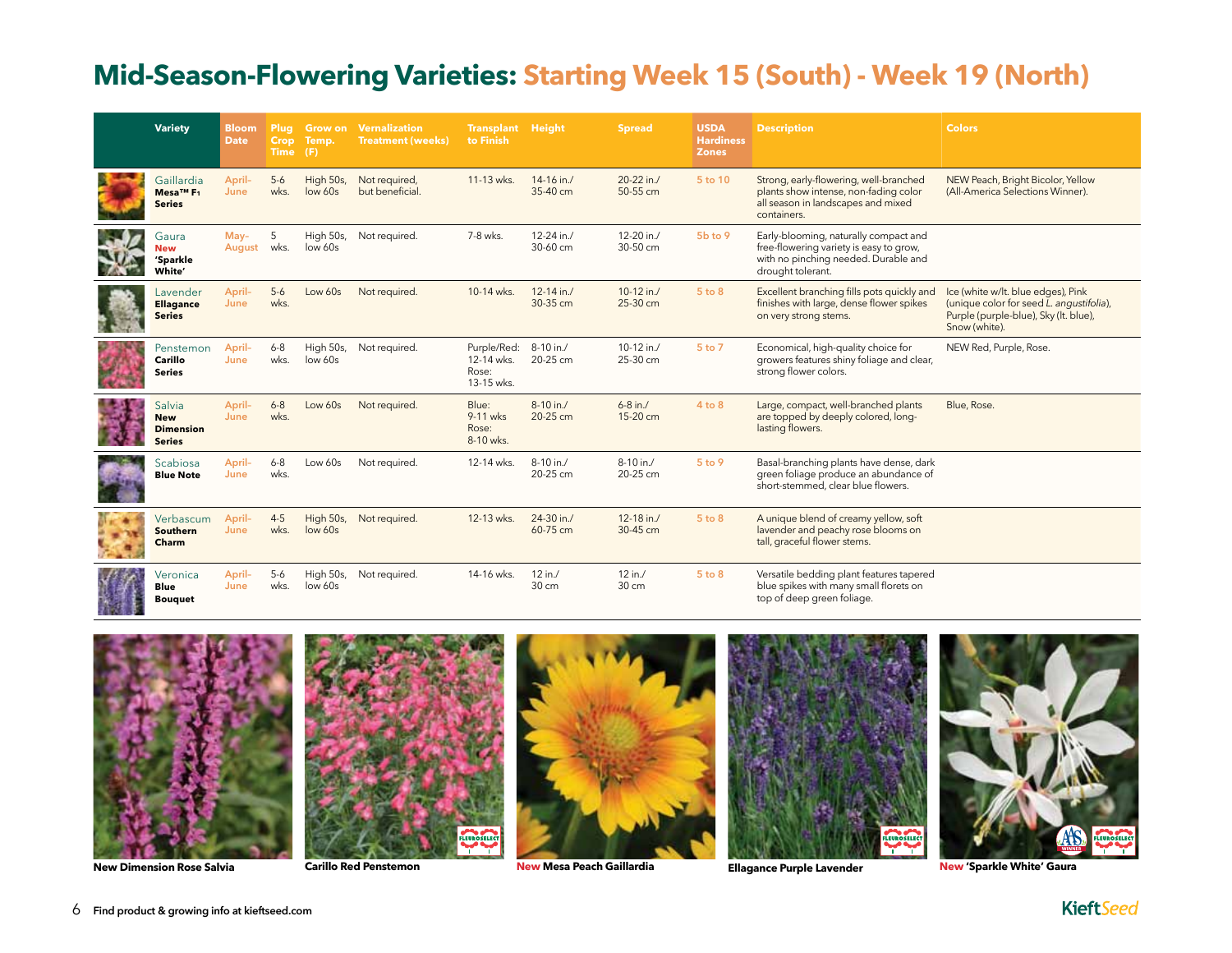### **Late-Season-Flowering Varieties: Starting Week 23 (South) - Week 28 (North)**

| <b>Variety</b>                                          | <b>Bloom</b><br><b>Date</b> | Plug,<br>Crop<br><b>Time</b> | Grow on<br>Temp.<br>(F) | Vernalization<br><b>Treatment (weeks)</b> | <b>Transplant Height</b><br>to Finish |                           | <b>Spread</b>             | <b>USDA</b><br><b>Hardiness</b><br><b>Zones</b> | <b>Description</b>                                                                                                                        | <b>Colors</b>                                      |
|---------------------------------------------------------|-----------------------------|------------------------------|-------------------------|-------------------------------------------|---------------------------------------|---------------------------|---------------------------|-------------------------------------------------|-------------------------------------------------------------------------------------------------------------------------------------------|----------------------------------------------------|
| Carex<br>Red<br><b>Rooster</b>                          | June-<br>August             | $6 - 7$<br>wks.              | low 70s                 | High 60s, Not required.                   | 8-9 wks.                              | 20-30 in./<br>50-75 cm    | 12 in./<br>30 cm          | $6$ to $9$                                      | Red bronze grass has curled tips and<br>upright habit. Foliage only.                                                                      |                                                    |
| Eragrostis<br>Wind<br><b>Dancer</b>                     | June-<br><b>August</b>      | $3 - 4$<br>wks.              | High 60s,<br>low 70s    | Not required.                             | 5-6 wks.                              | $3-4$ ft./<br>90 cm-1.2 m | $3-4$ ft./<br>90 cm-1.2 m | To at least<br>Zone 6                           | Drought-tolerant grass has a graceful<br>form and narrow, bluish green foliage.<br>Best in landscapes /large containers.<br>Foliage only. |                                                    |
| Juncus<br><b>Blue Dart</b>                              | June-<br><b>August</b>      | $6 - 7$<br>wks.              | 60s,<br>low 70s         | Not required.                             | 7-8 wks.                              | 14-16 in./<br>35-40 cm    | 10-12 in./<br>25-30 cm    | 4 to 10                                         | Linear blue plant adds texture to small<br>containers and in-ground plantings.<br>Low-maintenance. Foliage only.                          |                                                    |
| <b>Hibiscus</b><br>Luna F <sub>1</sub><br><b>Series</b> | June-<br>August             | $3 - 4$<br>wks.              | low 70s                 | High 60s, Not required.                   | 10-13 wks.                            | $2 - 3$ ft./<br>60-90 cm  | 2 ft./60 cm               | 5 to 9                                          | Produces bushy, well-branched plants<br>with numerous 6 to 8-in./15 to 20-cm<br>flowers. Ideal for large containers,<br>landscapes.       | Pink Swirl, Red, Rose, White, Mixture.             |
| Lavender<br>Lavance                                     | June-<br>August             | $5 - 6$<br>wks.              | 60s<br>low 70s          | Not required.                             | 14-16 wks.                            | 10-20 in./<br>25-50 cm    | 10-12 in./<br>25-30 cm    | 5 to 8                                          | The most intense spike and flower color<br>of all seed lavenders! Uniform, compact<br>plant with good base-branching habit.               |                                                    |
| Penstemon<br><b>Tubular Bells</b><br><b>Series</b>      | June-<br><b>August</b>      | $6 - 8$<br>wks.              | 60s                     | Not required.                             | 13-16 wks.                            | 14-16 in./<br>35-40 cm    | 10-14 in./<br>25-35 cm    | 7 to 10                                         | First series of this type of available in<br>separate colors. Self-cleaning, upright,<br>robust and strong-stemmed.                       | Red, Rose, Wine Red with White Throat,<br>Mixture. |
| Rudbeckia<br>Goldsturm                                  | June-<br>August             | $6 - 8$<br>wks.              | 60s                     | Not required.                             | 20-24 wks.                            | 24-28 in./<br>60-70 cm    | 14-18 in./<br>35-45 cm    | 3 to 9                                          | Noted for its large, single, scentless<br>golden yellow blooms with dark center,<br>on upright plants with tight, dark green<br>foliage.  |                                                    |
| Tiarella<br>Silverado                                   | June-<br>August             | $8 - 10$<br>wks.             | 50s                     | Not required.                             | 10-12 wks.                            | 10-12 in./<br>25-30 cm    | 8-10 in./<br>20-25 cm     | 4 to 8                                          | Features delicate, pink-tinged white<br>blooms on densely set flower spikes<br>over silky green foliage with contrasting<br>veins.        |                                                    |





**Wind Dancer Eragrostis Tubular Blue Dart Juncus Red Rooster Goldsturm Rudbeckia** 

**Red Rooster Carex**



**Penstemon Luna White Hibiscus**



**Luna Pink Swirl Hibiscus**